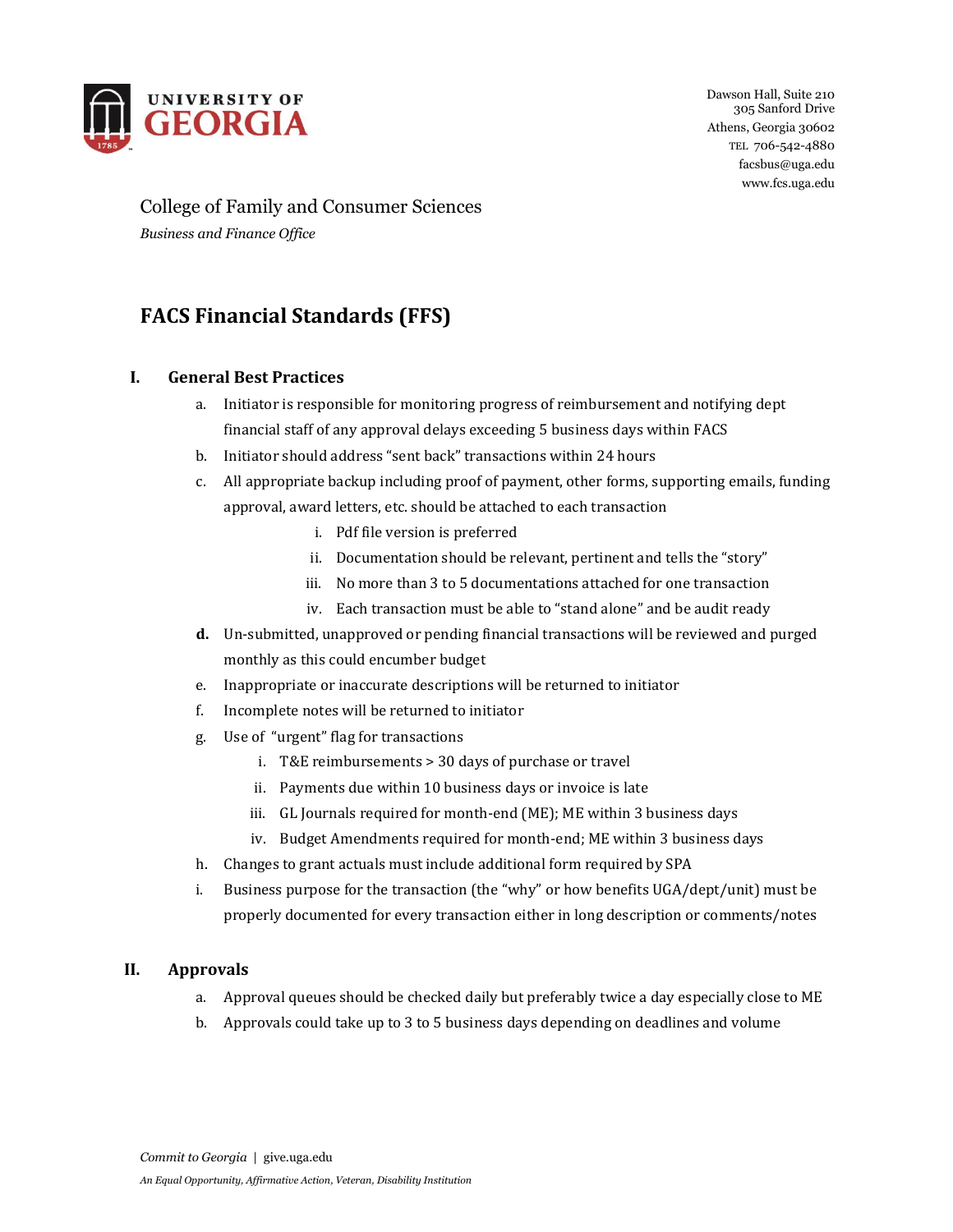

- c. Financial staff will communicate to initiator regarding problem(s) or issue(s) via email or phone if a request is returned more than 3 times
- d. Complex budget issues elevated to BFO for assistance
- e. Approvers should setup/assign a temporary alternate approver before leaving for extended periods of time; CBO or Supervisor can request alternate approver for unexpected leave

#### **III. Travel & Expense Reports**

- a. Travel and expense reimbursements submitted within 5 business days of return from travel or incurred expense
- b. Reimbursements >45 days will have to be processed via Payroll and could be taxable on W-2 for employee
- c. "Note" section completed with business purpose of travel or purchase AND identify funding source for the approver
- d. Description should be begin with unit, semicolon and then appropriate and accurate description (e.g. BFO: Mileage to Conference Jul19 or BFO: Food supplies for presentation)
- e. Best practice is to initiate reimbursement request when have expenses to be reimbursed; no "placeholder" requests are allowable as this holds budget
- f. Corrections must be submitted through the Expense Report Adjustment Request and follow the required procedure
- g. Mileage reimbursement must be documented with "to" and "from" destination, actual odometer readings or map printout verification, and denote that applicable commuter miles have been deducted

#### **IV. Payment Requests / AP Journal Vouchers**

- a. Payment requests submitted within 5 business days of receipt
- b. "Notes/Comments" section completed with business purpose of purchase AND funding source to be used (this enables correct validation of chartstring used by financial staff)
- c. Description should be begin with unit, semicolon and then appropriate and accurate description (e.g. CDL: Afternoon Snacks Jul19 or BFO: Chair Repair)
- d. Invoice Details Line Description should be entered as appears on invoice for the goods or services being paid for via payment request
- e. AP Journal Vouchers must be completely approved in workflow and budget checked by noon on the last business day of the same accounting month or central will purge at month-end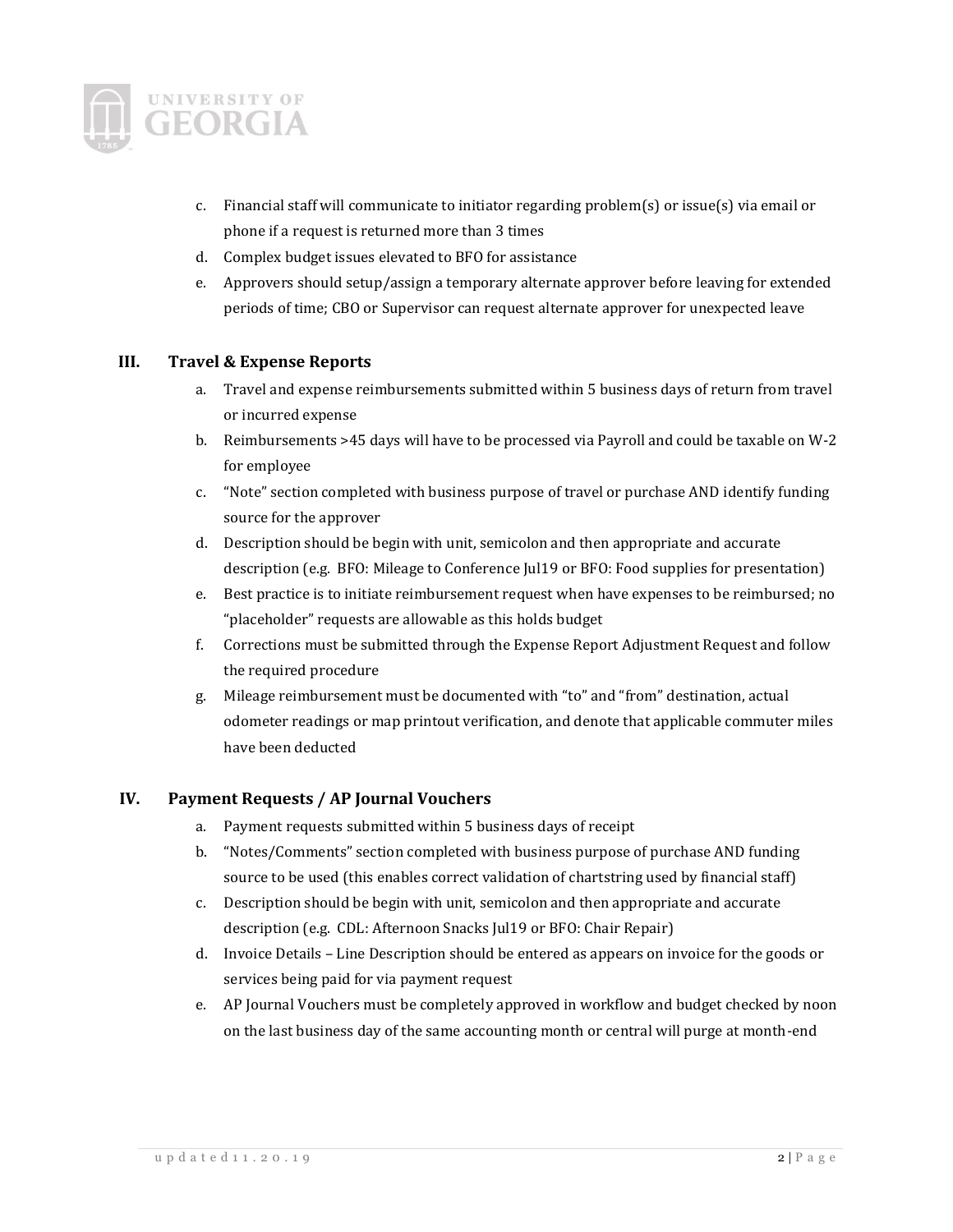

#### **V. GL Journals / Intra-University Payments**

- a. Long Description section completed with unit, semicolon, and explanation of action and business purpose as well as funding source if needed for approval
- b. Include original journal id in journal line description when moving posted transactions via GL journal
- c. Best practice is to include the debit line items first and then credit line items; Debit and credit totals must equal; matrix available for signs foun[d here](https://training.onesource.uga.edu/UPK_Training/OneSourceOL/Publishing%20Content/PlayerPackage/data/tpc/098becc1-6257-478c-810f-96f04bd5b421/Parts/190322%20Transaction%20Signs%20Cheatsheet.pdf)
- d. Budget Amendments must be completely approved in workflow and budget checked by noon on the first business day of the following accounting month or central will purge at month-end
- e. Submitted, unapproved or pending budget amendments will be purged monthly by noon on the second business day of the following month
- f. Best practice is not to submit GL journals at end of the month; use post-date option for the new month

#### **VI. Budget Journals / Transfers**

- a. Budget Journal is for new funding; budget transfer is to move existing funding
- b. Long Description section completed with unit, semicolon, and explanation of action and business purpose as well as funding source if needed for approval
- c. Alternate Description section can be used for additional information to support the budget journal or transfer
- d. Best practice is to include the debit line items first and then credit line items; Debit and credit totals must equal; matrix available for signs foun[d here](https://training.onesource.uga.edu/UPK_Training/OneSourceOL/Publishing%20Content/PlayerPackage/data/tpc/098becc1-6257-478c-810f-96f04bd5b421/Parts/190322%20Transaction%20Signs%20Cheatsheet.pdf)
- e. Budget Amendments must be completely approved in workflow and budget checked by noon on the first business day of the following accounting month or central will purge at month-end
- f. Un-submitted, unapproved or pending budget amendments will be purged monthly by noon on the second business day of the following month
- g. Best practice is not to submit budget amendments at end of the month; use post-date option for the new month